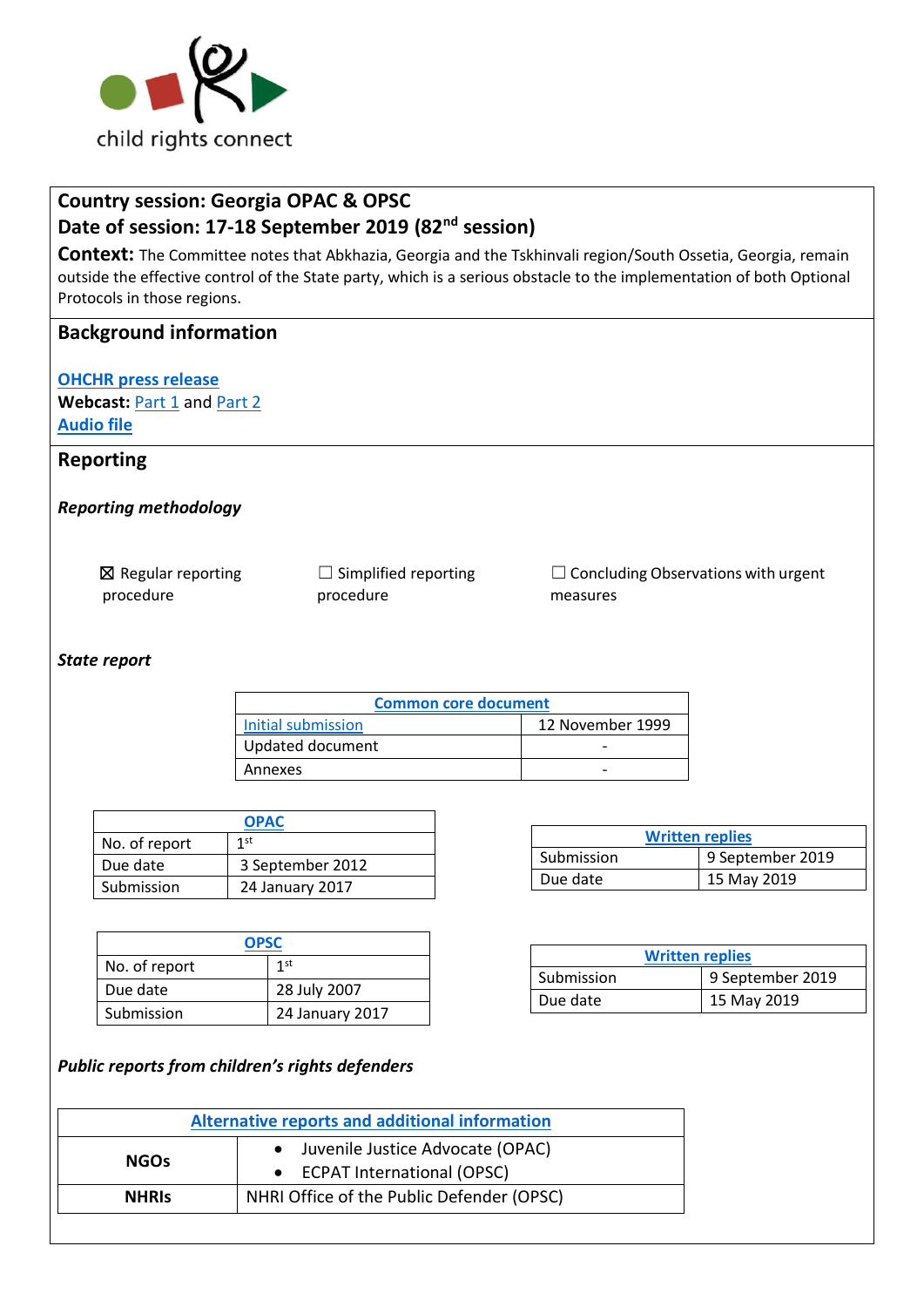

## **State delegation**

The [delegation](https://tbinternet.ohchr.org/_layouts/15/treatybodyexternal/Download.aspx?symbolno=INT%2fCRC-OP-SC%2fLOP%2fGEO%2f37014&Lang=en) of Georgia was small and headed by the Deputy Minister of Foreign Affairs of Georgia. The delegation consisted of representatives of the Ministry of Foreign Affairs, the Ministry of Defence, the Ministry of Internally Displaced Persons from the Occupied Territories, Labour, Health and Social Affairs, the Parliament of Georgia, the Georgian State Security Service, the Ministry of Justice, the Ministry of Education, Science, Culture and Sport, the Ministry of Internal Affairs, the Ministry for Reconciliation and Civic Equality, and the Permanent Mission of Georgia to the United Nations Office at Geneva.

# **Committee's Task Force members**

| Name & Last Name       | Country         |
|------------------------|-----------------|
|                        | <b>OPAC</b>     |
| <b>Gehad Madi</b>      | Egypt           |
| <b>Clarence Nelson</b> | <b>Samoa</b>    |
|                        | <b>OPSC</b>     |
| Hynd Ayoubi Idrissi    | <b>Morrocco</b> |
| Velina Todorova        | <b>Bulgaria</b> |
|                        |                 |

## **Dialogue description**

i. Character of the dialogue

The dialogue was constructive and in depth.

ii. General assessment made by the Committee

The Committee found the dialogue on the OPSC productive and commended the State party for its large number of initiatives in a short period although some gaps remained. As to the OPAC dialogue, the Committee expressed its satisfaction for the constructive and transparent discussion. In the same sense, the Committee reiterated the importance to have an explicit criminalization of the recruitment of children by non-state armed groups.

## iii. Main issues discussed:

## **OPAC**

- **General measures of implementation:** The Committee commended the State party for having established the minimum age of recruitment to 18 and however noted that the recruitment of children below 18 has not been explicitly criminalized as required by OPAC; it asked how much time it will take the government to rectify this. The delegation responded that the Georgian regulations are in accordance with the State party's obligations under the OPAC and that requirements of both voluntary and compulsory recruitment are in line with OPIC. The delegation added that the rights enshrined in the OPAC applies to all individuals under the jurisdiction of the State party without discrimination.
- **Prevention:** The Committee asked a number of questions on children reportedly recruited in the Pankisi Gorge area and children who have gone to Syria and returned back to Georgia. First, the Committee noted that the State party's report affirms that there are no cases of children connected to terrorist groups while it has received different information; it therefore asked the delegation to comment on this. The delegation assured the Committee that the fight against terrorism is one of the key priorities if the government and that the State party is a low-risk according to the Terrorism Index. The delegation responded that there is a new Counter-Terrorism Strategy has been adopted recently, which outlines measures to be taken to combat terrorism and provides for cooperation with NGOs and the Ombudsman.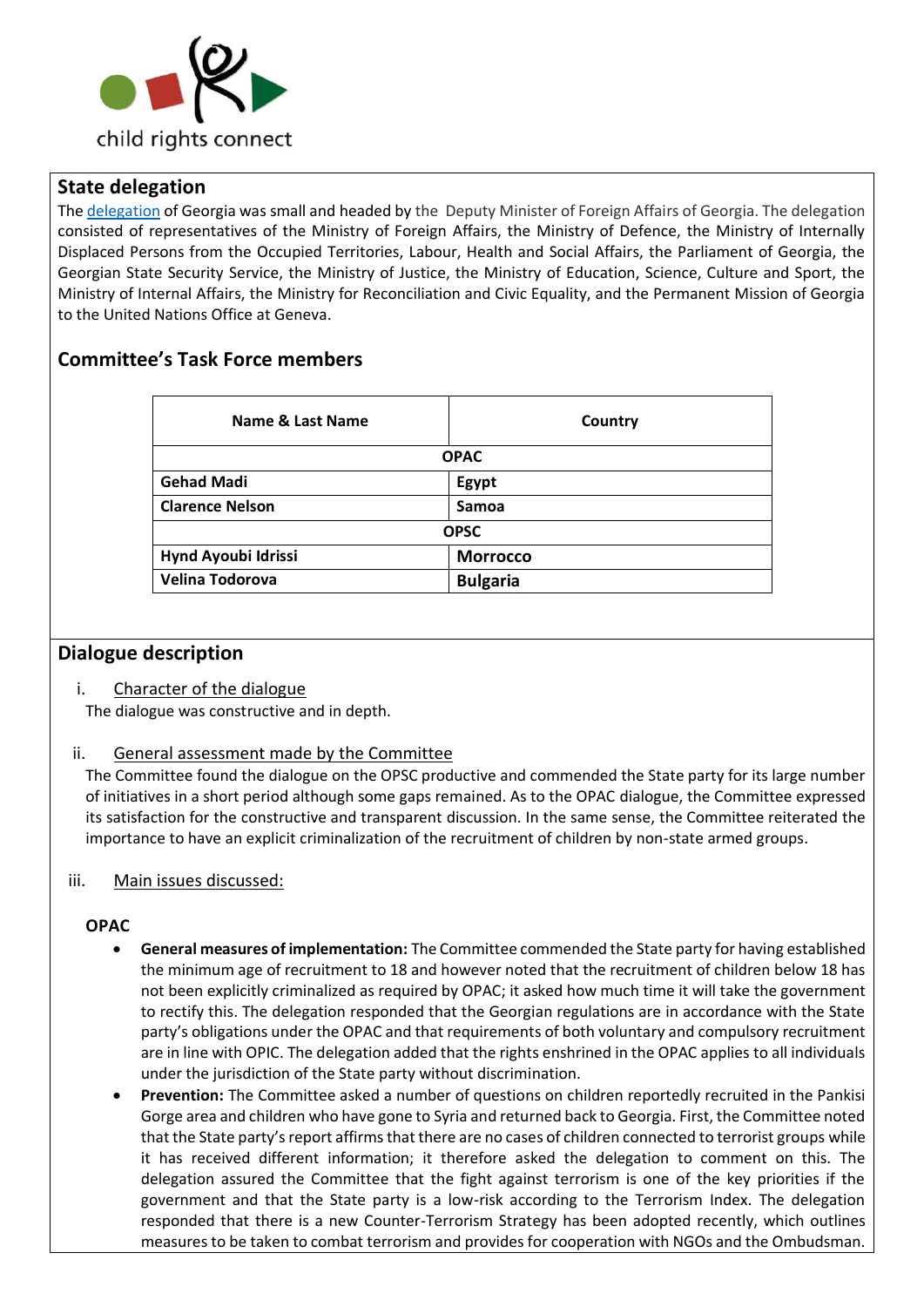

The Strategy puts an emphasis on prevention, especially children as they are one of the main targets of terrorist and extremist groups 'recruitment campaigns. The delegation explained that the conflict in Syria has been a subject of interest for the Government; including early identification of children in the conflict zone. The delegation regretted that some of its citizens from Pankisi Gorge region have fled the country with their families.

- **Children and Military schools:** The Committee noted that the State party's report states that a person under 18 years can enrol in a High Military Institution as an exception and asked about the exact age for such an exceptional reenrolment and the reasons as to why the legislation provides for such exception. The delegation responded that the National Defence Academy, -as an instance of a military school- does not solely provide for military education but also high civilian education. Since every citizen after secondary can decide to apply to such school, it is theoretically possible for an individual under the age of 18, who just graduated to apply for such school with the condition of providing parent's consent. About the enrolment of children after their  $9<sup>th</sup>$  grade -around 15 years- in the cadets, the Committee was seriously concerned that these are trained on the use of weapons. Moreover, the Committee inquired the reasons as to why these pupils in the Cadets institutions if they are considered as civilians and not militaries -as per the State party's report - are trained to the use of the weapons. Are they subjected to military discipline? The delegation explained that under the Ministry of Defence, there's a specialized school "the Cadettes military Lyceum"; which provides secondary school activities and whose students have no military status. Although they are trained on the use of firearms, Cadets are not members of the military; they do not wear military uniforms. As Cadets are civilians, they are not subjected to military discipline but to a specific Code of Conduct. The delegation added that cadets have to study the military duties -including courses on international humanitarian Law and the safe use of weapons with simulation and no life arms when they are below 16 years of age- in case they wish to become members of the Georgian military forces.
- **Protection**: The Committee asked about the measures taken by the government on the recruitment of children in ISIS or in any other armed groups, particularly in the Pankisi region. The Committee expressed the wish to better understand the situation in Georgia while fighting the radicalization of children as families with children have travelled to Syria. The delegation replied that for the recruitment of children in Pankisi Gorge, there has been arrests and convictions, with no juvenile among them. The Committee asked clarification on the fact that there exists a program for returning migrants to Georgia, which does not include children who are victims of armed of armed conflict abroad but can be extended to them; it then asked if there are measures in place to deal with children's reintegration who return from abroad. The delegation gave an example of three children who returned from Iraq; three children had gone to Iraq with terrorist organizations and had been living in Baghdad prison. The Georgian government has intervened, and the children have been rehabilitated and reintegrated in Georgia.
- **Sanctions**: On a question of the existing criminal sanctions of recruitment and participation of individuals under 18 years in armed conflicts, the delegation replied that the punishment is an imprisonment from 9 to 13 years. In the Criminal Code, there also exist a number of legal provisions on the involvement in terrorist activities such as the imprisonment from 5 to 10 years and can go further if committed with aggravated circumstances.

#### **OPSC**

• **General measures of implementation:** The Committee commended the State party with regards to the progress made in implementing the Convention in Georgia although the violations under the OPSC remained of a concern. While the Committee asked about the mechanisms in place to ensure adequate coordination of the OPSC among the different stakeholders, the delegation replied that an Interagency Commission has been established in 2016 to ensure the implementation of the CRC and its Protocols. The Committee also requested more information about what actions have been done to combat sale of children, child prostitution and child pornography. The delegation replied that there exists a National Human Rights Strategy -which contains 26 chapters including one on children's rights-. The strategy is implemented by translating it into a well-structured action plan, which includes timelines, indicators and information about the international bodies (CRC, UPR) that have recommended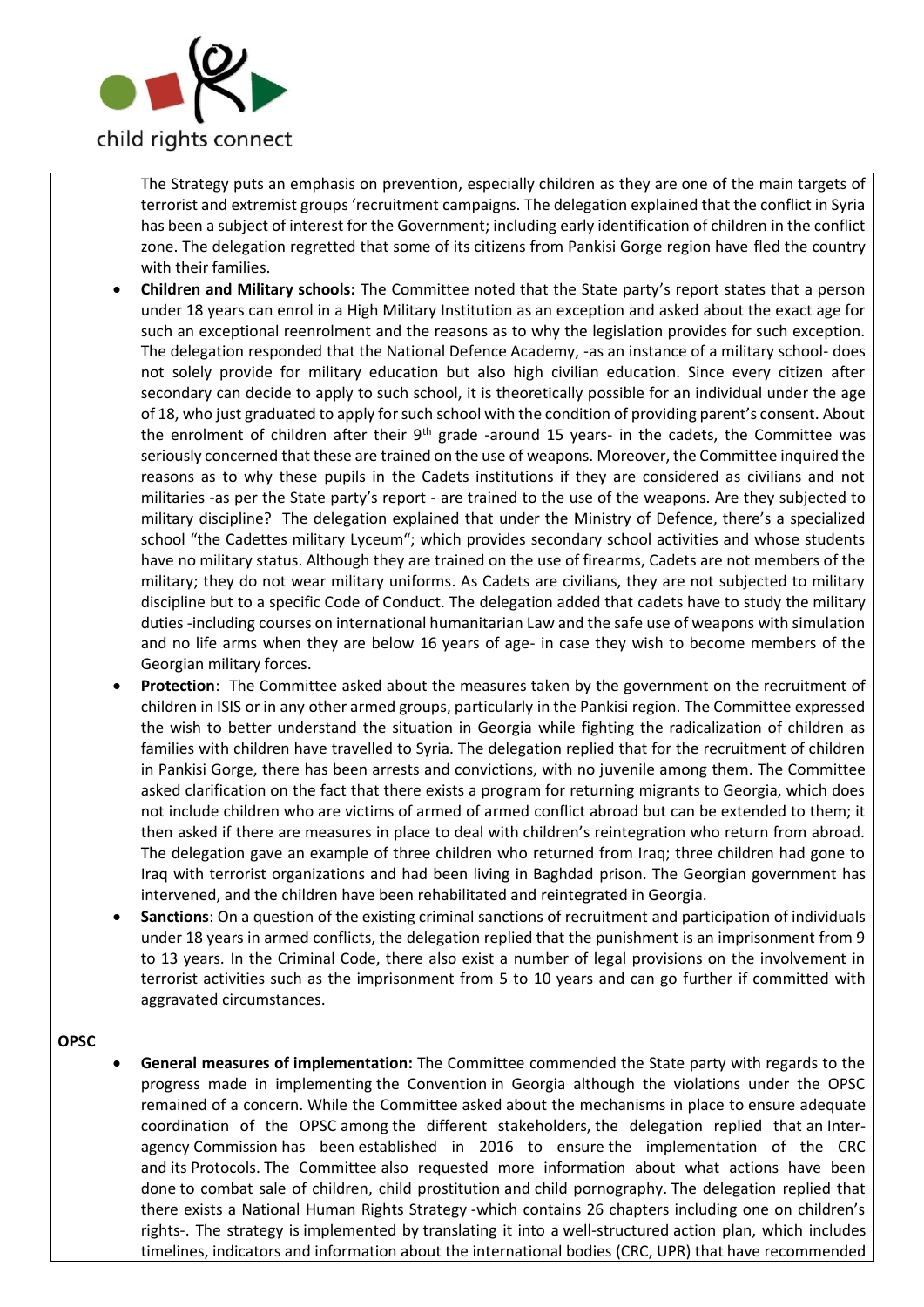

each activity outlined in the plan. The Committee inquired about the level of awareness of the OPSC, notably among children and the ones who work with children in vulnerable situations.The delegation replied that human rights and civil education have been integrated in the school curriculum and that the number of psychologists, social workers, psychiatrists has increased. On data collection, the delegation clarified that the Secretariat of Inter agency Council on combatting human trafficking covers the sale of children and collects and analyses the data which gives the government an idea of the trends and which areas to put more accent.

- **Prevention:** The Committee commended the State party for referring to risk factors such as poverty and asked what measures have been taken to address them. The delegation responded that fighting poverty in general and child poverty in particular is on top of its agenda and that significant measures have been taken to support vulnerable families with children through Targeted Social Assistance (TSA). The Committee also asked about sexual exploitation in the area of tourism and travel and efforts made to protect children from online exploitation. The delegation responded that forced labour and trafficking is one of the priorities of the Labour inspection system; on which system the government is working to make it more transparent and efficient as well as digitalized. Activities under the anti-trafficking State fund have been conducted to protect children in street situations.
- **Prohibition:** The Committee commended the State party for its new legislation and for providing new services. The Committee noted that the government has put much efforts and achieved results on human trafficking although the OPSC does not only deal with this phenomenon. Moreover, a Committee member noted that the Georgian criminal Code does not explicitly prohibit the sale of children and emphasized that sale does not always takes place in the context of trafficking.
- **Prosecution:** While noting that the state party did not envisage extra-territorial jurisdiction with regards to child victims, the Committee inquired if the Georgian police would not take action if for instance, a Georgian child was a victim of sale in a foreign country. The Committee also showed concern about the issue of double criminality which is not adequately addressed in the Georgian legislation. The delegation responded that exists a legal framework to request a foreign State to investigate serious or grave crimes against Georgians; the condition for this request is when the crime is committed against the interest of the state, including the crime against the well being of Georgian citizens.
- **Protection:** The Committee raised concern about whether there exist mechanisms available for children to report violations under the OPSC; it also asked which efforts were made to combat culture barriers for parents and children to report. The delegation responded that there exists a hotline through which children can obtain counselling in seven languages on matters related to domestic violence and trafficking. The Committee was concerned about the process of identification of the victim could lead to re-victimization. The delegation responded that to prevent re-victimization, the government ensures that each state official who deals with children is trained to understand the specific needs and how they might vary based on a number of factors such as age.

## **Recommendations of the Committee**

In its Concluding Observations, the Committee drew attention to the need of measures concerning the following areas:

**[OPAC](https://tbinternet.ohchr.org/_layouts/15/treatybodyexternal/SessionDetails1.aspx?SessionID=1272&Lang=en)** 

• **General measures of implementation:** The Committee recommends the State party to ensure that the Interagency Commission has a sufficient authority and a strong mandate and is responsible to coordinate all activities related to the implementation of the OPAC at the cross-sectoral, national, provincial and local levels; to ensure that the Commission is supported by the necessary human, technical and financial resources for its effective operation. The Committee also urges the State Party to ensure that sufficient and targeted resources, with relevant tracking mechanisms, are allocated for the effective implementation of all areas of the Optional Protocol; to enhance its efforts to make the principles and provisions of the OPAC widely known to the public at large, in particular children and their families,; To establish a mechanism for the comprehensive collection of data, disaggregated by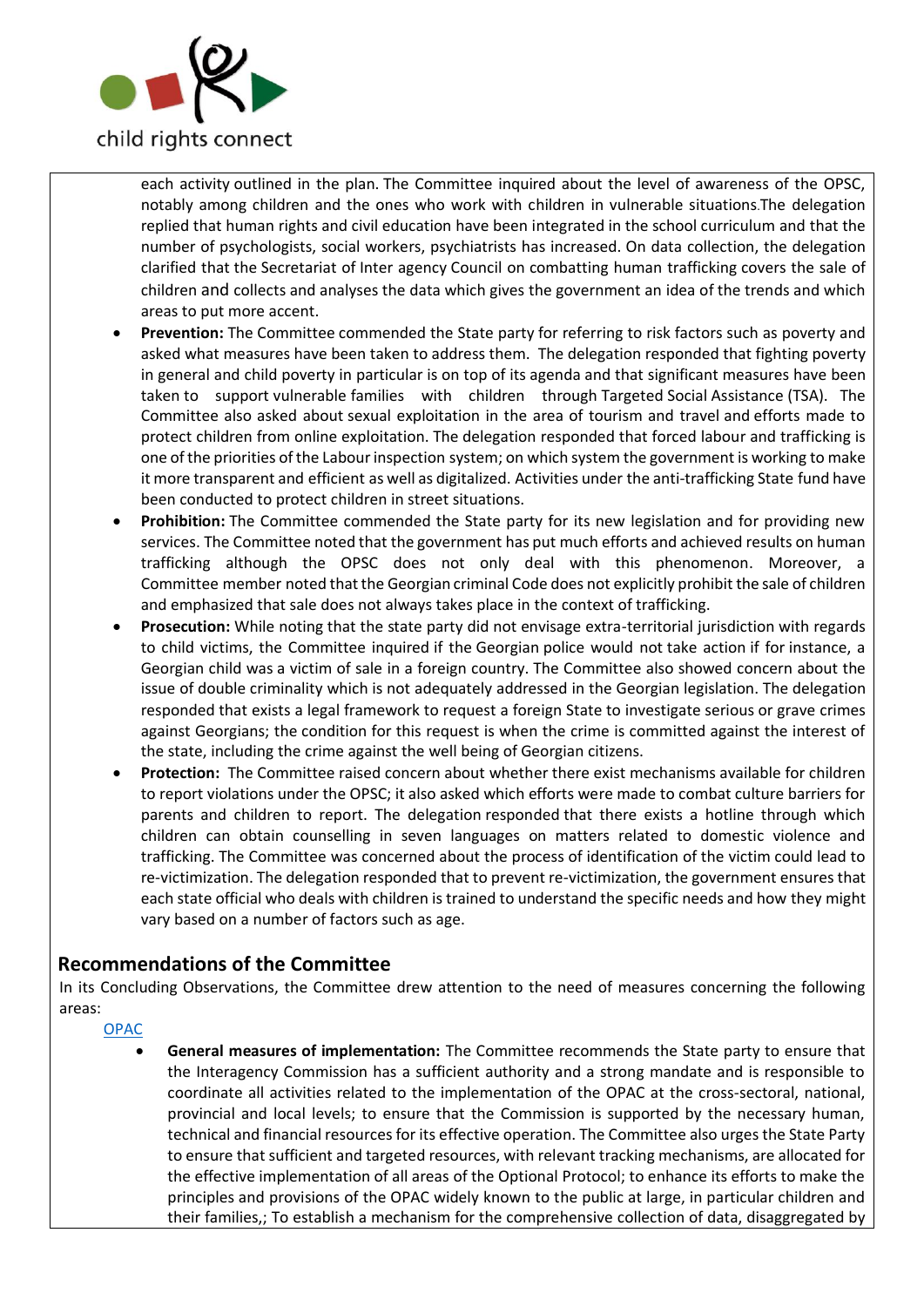

sex, age, nationality and ethnic origin, on all issues under the Optional Protocol, including on the number of children attending military education facilities.

- **Prevention:** The Committee encourages the State party to implement the National Strategy to Fight against Terrorism to tackle the root causes, including social, economic and ideological factors, and initiate effective campaigns, involving the media and community and religious leaders to prevent cases of radicalization and recruitment of children by terrorist groups, particularly in areas such as Pankisi Gorge; to increase its efforts to ensure the rehabilitation and reintegration of children who return from territories where armed conflicts were ongoing. The Committee recommends that the State party take measures to ensure that high military education students below the age of 18 years are exempt from military training which involves handling of firearms and military discipline; to closely monitor the program of such institutions and ensure that it is in compliance with the Optional Protocol; to ensure that the curricula of the LEPL Cadet Military Lyceum is in line with the general educational system and that students are not trained in the use of weapons and live ammunition; it also recommends that the students in the Lyceum have access to independent complaints mechanism.
- **Prohibition and related matters:** The Committee recommends that the State party explicitly criminalize the recruitment and use of children under 18 years of age in hostilities by armed forces, by introducing a relevant provision in its Criminal Code with a punishment commensurate to the gravity of the crime; To amend its Criminal Code in order to explicitly prohibit and criminalize the recruitment of children under the age of 18 years by non-State armed groups; to Introduce aggravated criminal liability under articles 223 and 3271 of the Criminal Code on illegal formations, including recruiting persons to join such formations, and on recruitment of a person into a terrorist organization when such offences target children below the age of 18 years. On extraterritorial jurisdiction and extradition, the Committee urges the State party to (a) establish extraterritorial jurisdiction over acts prohibited under the Optional Protocol, including the conscription or enlistment of children into armed forces or non-State armed groups, or their use to participate actively in hostilities, if such crimes are committed abroad by or against a Georgian national or a person who otherwise has a close link with the State party, without the criterion of double criminality; and to (b) Ensure that extradition treaties concluded with other State parties to the Optional Protocol include all offences under the Optional Protocol.
- **Protection, recovery and reintegration**: The Committee recommends that the State party to : (a) Provide systematic training on the early identification of children who may have been involved in armed conflicts abroad to all professionals working with or for children, particularly to immigration personnel, law enforcement officers, judges, prosecutors, social workers and medical professionals; (b) Take all necessary measures, including careful assessment of the situation of children who may have been recruited to serve in armed conflicts abroad, to reinforce the legal advisory services available to them; and (c) Provide immediate, culturally responsive, child-sensitive and multidisciplinary assistance, to ensure that such children receive physical and psychological recovery and have access to rehabilitation and reintegration programmes.

#### [OPSC](https://tbinternet.ohchr.org/_layouts/15/treatybodyexternal/SessionDetails1.aspx?SessionID=1273&Lang=en)

• **General measures of implementation:** The Committee recommends that the State party ensure that all acts and activities referred to in the Optional Protocol are fully covered under its criminal law, including all forms of sale of children; To ensure that its Strategy and national plans of action on human rights include measures for addressing specifically all issues covered under the Optional Protocol and provide adequate human and financial resources for their implementation; To strengthen its training and dissemination activities; To establish tracking mechanisms and ensure the allocation of resources adequate for combating the sale of children, child prostitution and child pornography, preventing offences under the Optional Protocol and providing appropriate care for child victims, and present information in this regard in its next report to the Committee.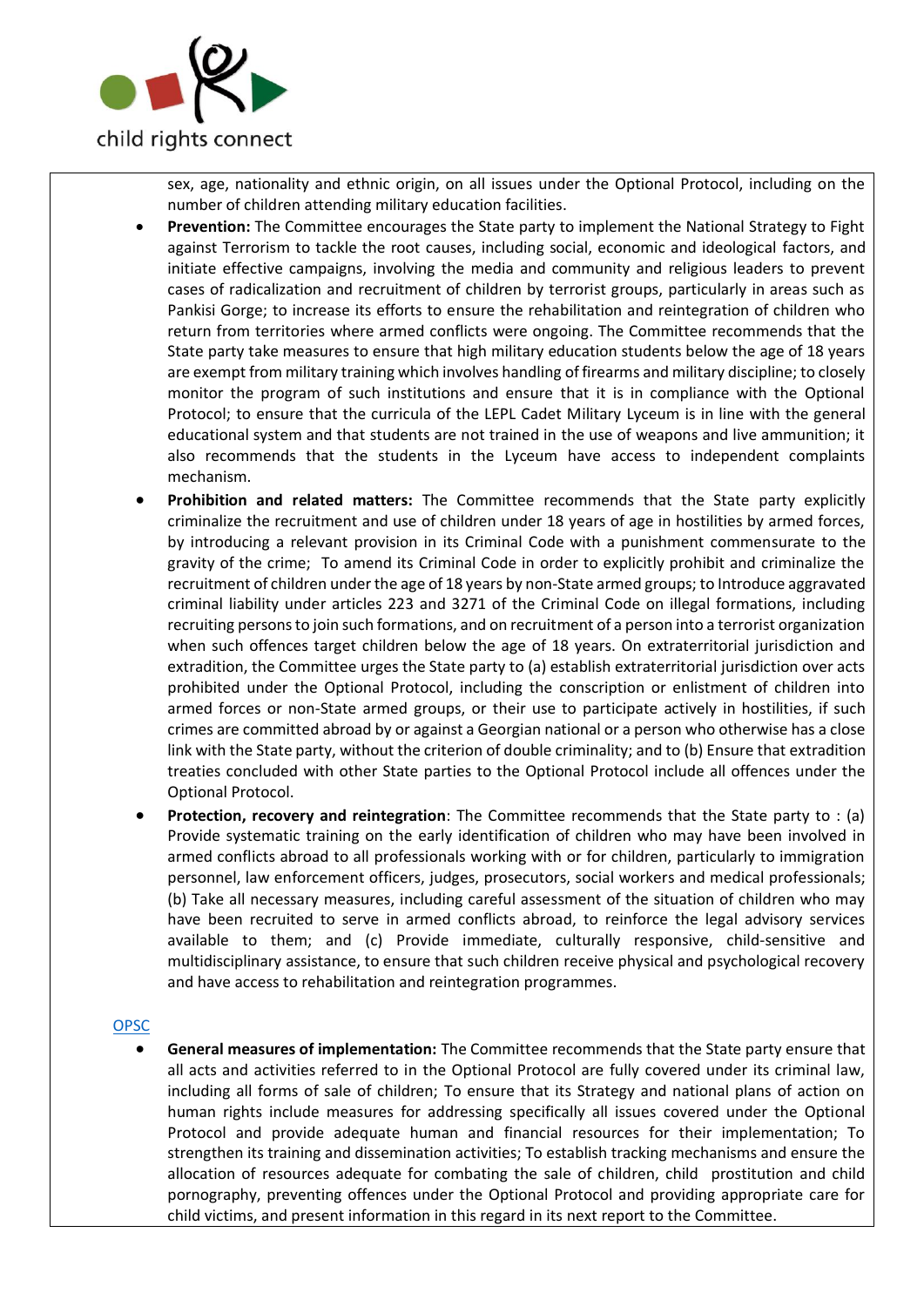

- **Prevention**: The Committee encourages the State party to strengthen its efforts to identify and detect children at risk of falling victim to offences under the Optional Protocol; to take comprehensive measures to address the root causes for children at risk of becoming victims to offences under the Optional Protocol; to strengthen its social protection measures and mechanisms targeting children at risk of falling victims to such offences; To introduce additional safeguards to prevent the use of surrogacy for sale of children. The Committee urges the State party to regulate and engage with the tourism industry in the prevention, monitoring and reporting of cases of sexual exploitation of children in travel and tourism; To widely disseminate the World Trade Organization Global Code of Ethics for Tourism among travel agents and tourism agencies and to encourage those enterprises to become signatories to the Code of Conduct for the Protection of Children from Sexual Exploitation in Travel and Tourism. It also recommends enhancing corporate social responsibility, involving Internet service and content providers, telecommunications, the travel and tourism industries and the media, in order to strengthen child safety online and to prevent child sexual exploitation in travel and tourism. Moreover, the Committee recommends that the State party adopt a national response for preventing and addressing online child sexual exploitation and abuse, consisting at a minimum of: (a) A national policy to prevent and respond to online child sexual exploitation and abuse through an appropriate legal framework, a dedicated coordination and oversight entity, and specific analysis, research and monitoring capabilities; (b) The adoption of protocols between law enforcement and ICT companies to combat online child abuse and exploitation. (c) A strategy for preventing online child sexual exploitation and abuse, including a public education programme to raise awareness, mandatory school education on online behaviour and safety, and knowledge and reporting of online child sexual exploitation and abuse offences; (d) A dedicated, proactive, responsive and victimfocused criminal justice system with a trained police force, prosecution and judiciary; management of offenders to prevent reoffending, nationally and internationally; and a national database linked to the INTERPOL database.
- **Prohibition**: The Committee recommends that the State party define and criminalize the sale of children, in conformity with articles 2 and 3 of the Optional Protocol, and that it not limit the definition to cases of trafficking in children, in particular, to define and criminalize: (a) The sale of children, including for the purpose of sexual exploitation and forced labour; (b) Producing, distributing, disseminating, importing, exporting, offering, selling or possessing of child pornography; (c) Online child sexual exploitation and grooming of a child above 16 years of age. On extraterritorial jurisdiction and extradition, the Committee recommends that the State party take all the steps necessary, including removal of the requirement of double criminality, to ensure that its domestic legislation explicitly enables it to establish and exercise extraterritorial jurisdiction over all offences under the Optional Protocol; to consider using the Optional Protocol as a legal basis for extradition in respect of such offences in the absence of bilateral extradition treaty with other State parties.
- **Protection:** In the light of article 9, paragraph 3, of the Optional Protocol, the Committee recommends that the State party: (a) Fully implement all the initiated legal and administrative measures in order to effectively protect child victims of offences under the Optional Protocol; (b) Establish mechanisms and procedures for the early identification of child victims and ensure that training on children's rights, child protection and child-friendly interviewing skills for those responsible for such identification is comprehensive and regular; (c) Provide all children with free or subsidized legal aid and the support of child psychologists and social workers, and ensure they have access to child- and gender-sensitive complaint mechanisms and appropriate procedures for seeking, without discrimination, compensation and redress; (d) Increase the number and geographical coverage of social workers and ensure that there is no room for conflict of interests in the functions and mandate of the Social Service Agency which should be guided by the best interests of the child.